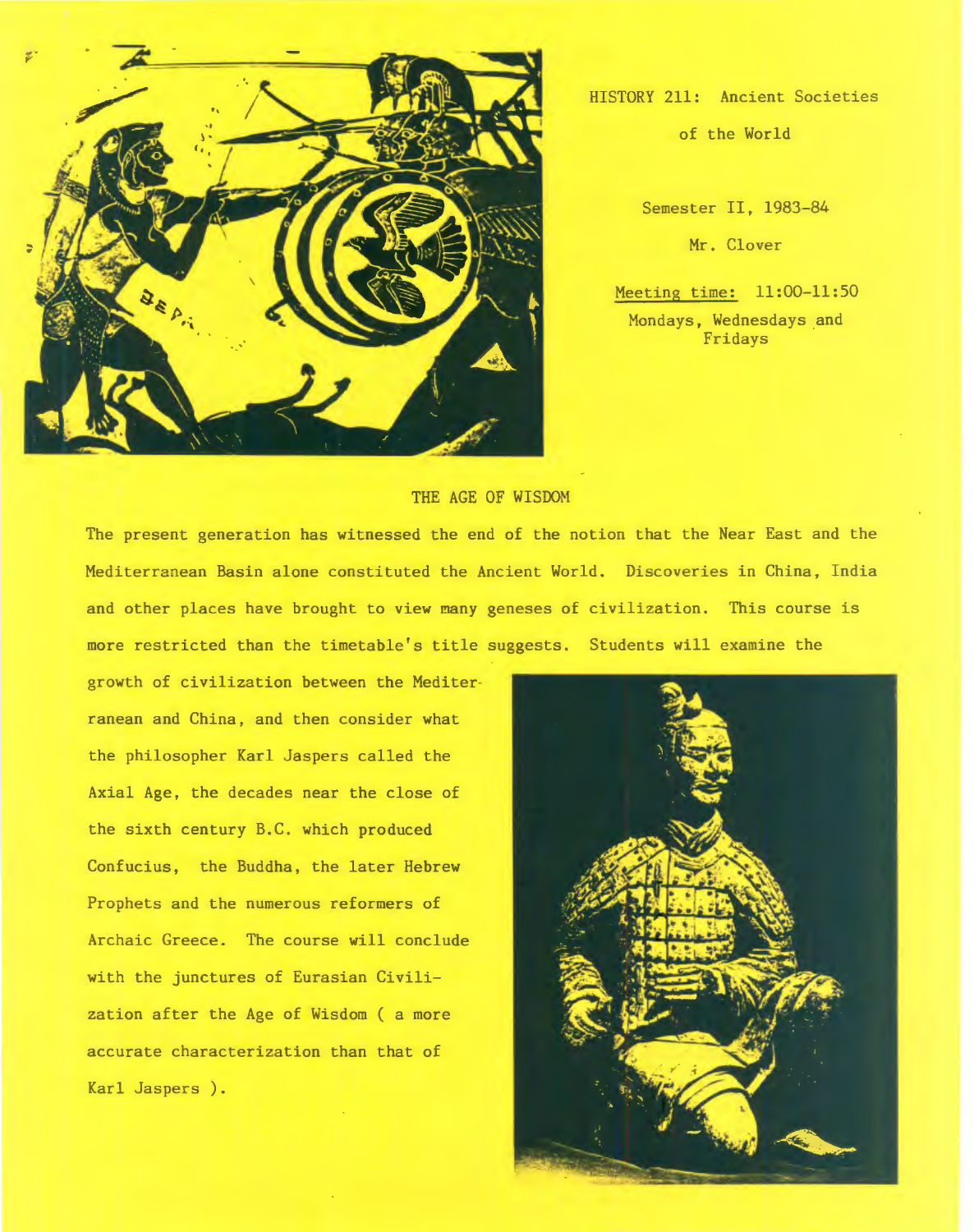## UNIVERSITY OF WISCONSIN Department of History

History 211 Professor Clover ANCIENT SOCIETIES OF THE WORLD REQUIRED TEXTBOOKS: 1. Author: William McNeill Title: THE RISE OF THE WEST Publisher: University of Chicago Press--Phoenix Paperback P 385 2. Author: F. W. Mote Title: INTELLECTUAL FOUNDATIONS OF CHINA Publisher: Knopf Paperback 3. Author: Romila Thapar Title: HISTORY OF INDIA, Vol. I Publisher: Viking-Penguin--Pelican Paperback 4. Author: William F. Albright Title: BIBLICAL PERIOD FROM ABRAHAM TO EZRA Publisher: Harper and Row Torchbook TB 102 5. Author: Richmond Lattimore Title: GREEK LYRICS Publisher: University of Chicago Press--Phoenix Paperback P 48 6. Author: E. R. Dodds Title: THE GREEKS AND THE IRRATIONAL Publisher: University of California Press--CAL Paperback no. 74 OPTIONAL TEXTBOOKS: 7. Author: William T. de Bary Title: SOURCES OF CHINESE TRADITION, Vol. I 8. Publisher: Columbia University Press Paperback Title: JERUSALEM BIBLE--READER'S EDITION Publisher: Doubleday Paperback \;! **fraldt8TI \1. HcNcill ti J.** ~edlat **Tidiil** ~U-a:H:Aia **IW5IA** -

**7. Publisher: Oxford University Pross Paperhack**<br>**7. Author:** Raphael Sealey Title: HISTOKY OF THE GREEK STATES, 700-338 B.C. Publisher: Univ. of California Press--CAMPUS paperback no. 165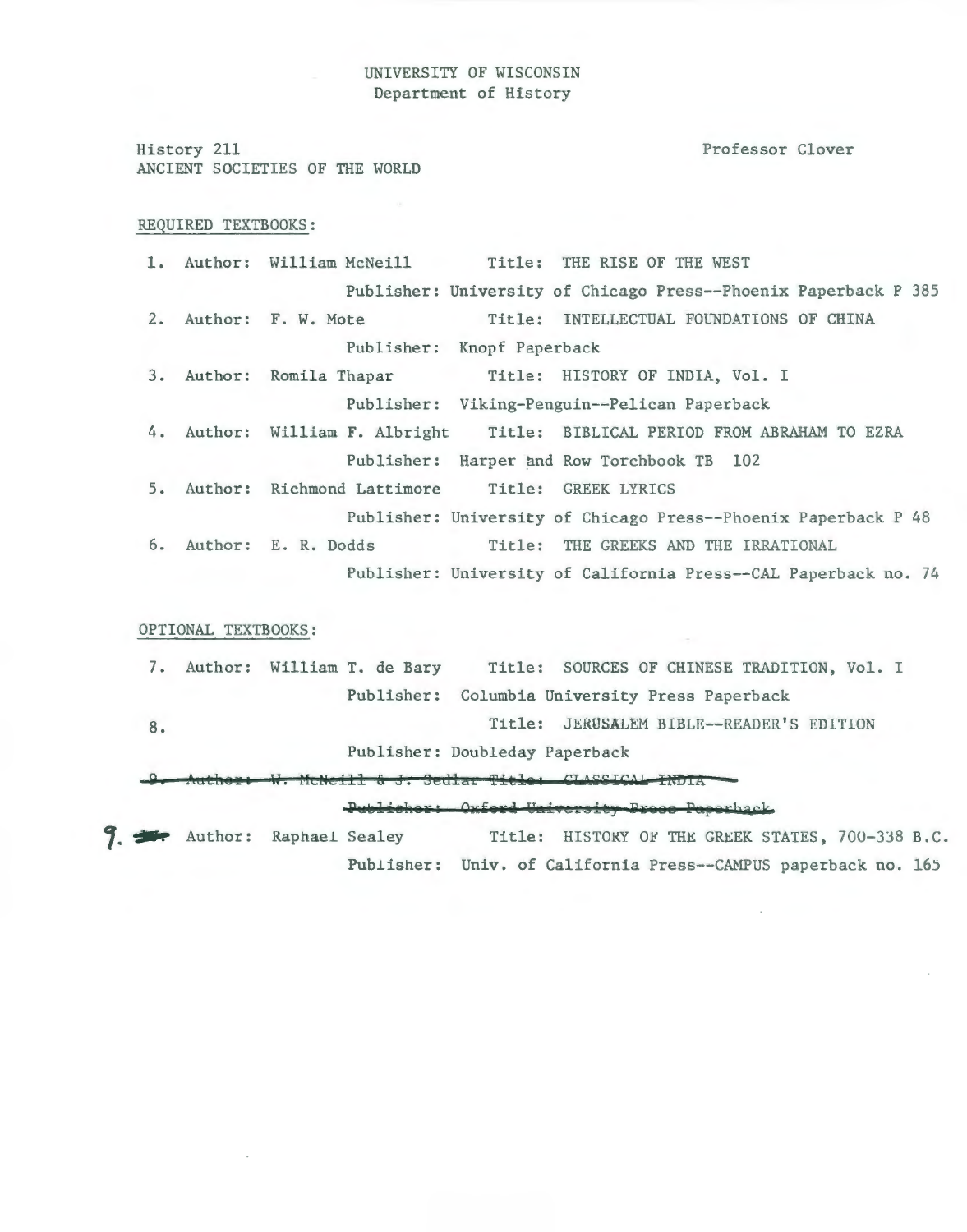History 211: Ancient Societies of the World Semester II, 1983-84

## THE HONORS SECTION

Students who take the course for honors credit will join a discussion section which will meet one additional hour each week. The topic of discussion will be the Age of Wisdom, the center of the course at large. Members of the group will at first meet individually with the instructor. From these individual meetings will come a term paper topic. In the latter half of the semester each participant in the honors section will present a report on his or her term paper topic during one of the discussion hours. In addition, each student will submit a written version of the term paper in two drafts. The first draft is due on Friday of the ninth week of the term. The instructor will return this draft with criticisms and suggestions, and each student will hand in a revised second draft at semester's end.